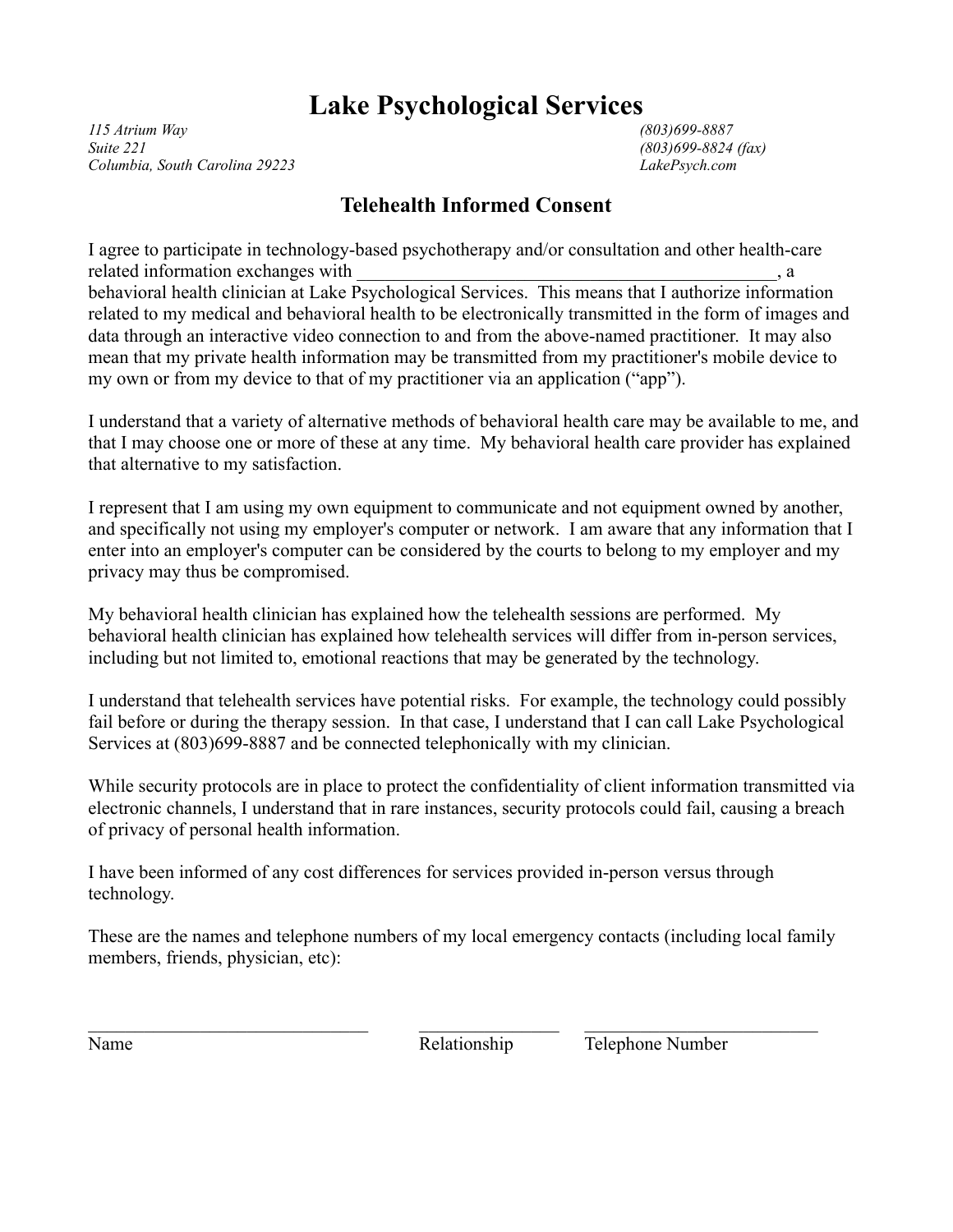| Name                                  | Relationship | Telephone Number |  |
|---------------------------------------|--------------|------------------|--|
| Name                                  | Relationship | Telephone Number |  |
| <b>Client Printed Name</b>            |              |                  |  |
| Signature of Client or Legal Guardian |              | Date             |  |